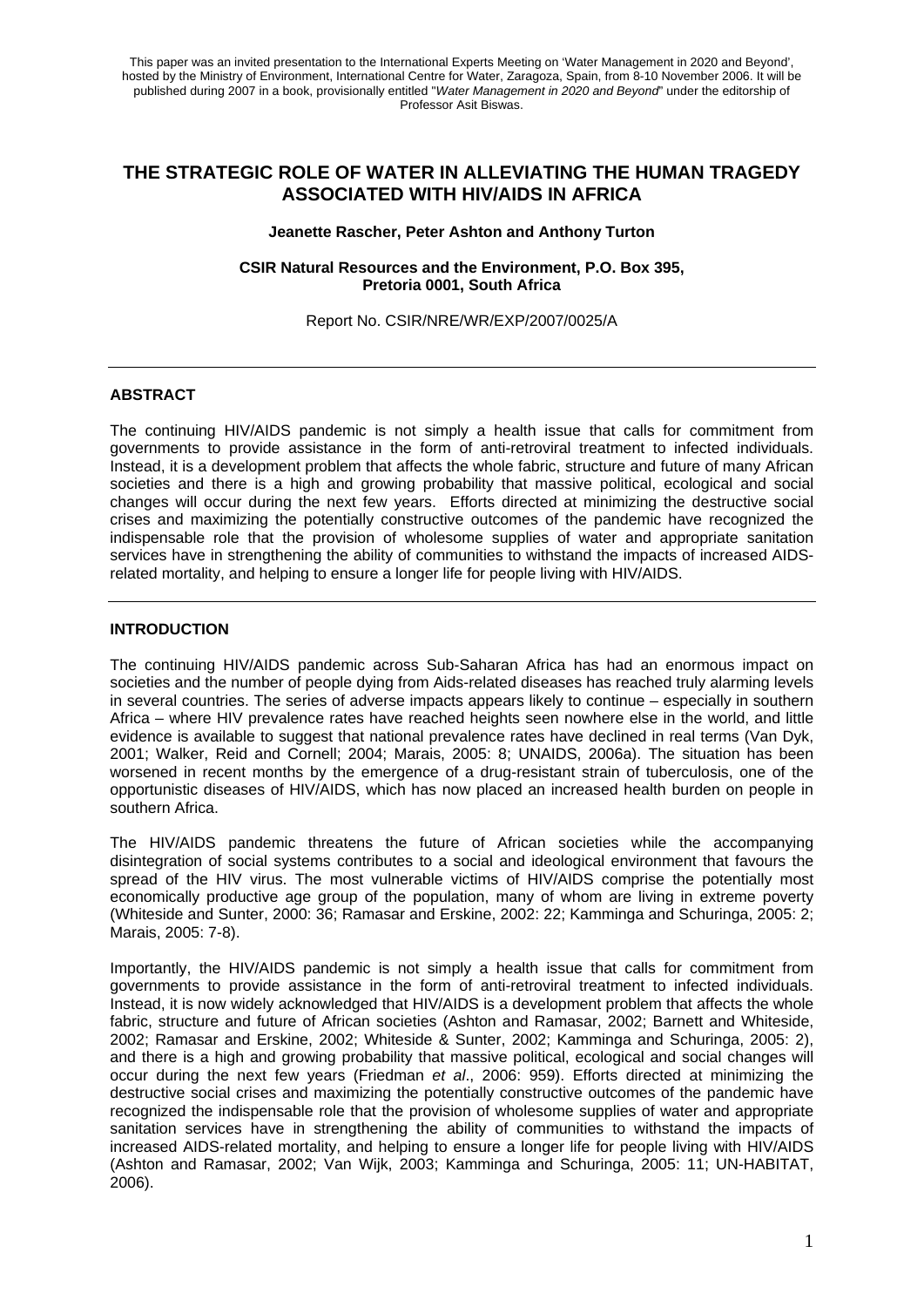In order to more clearly understand the intricate linkages between HIV/AIDS and water, this chapter reviews the demographic impacts of HIV/AIDS in Africa, examines the socio-economic impacts of the disease related to water; and evaluates the strategic role of water to provide hope for those that are infected by HIV/AIDS.

## **IMPACTS OF THE HIV/AIDS PANDEMIC**

#### **Demographic Impacts**

From the data in **Table 1** it is evident that the HIV epidemic is worsening at an alarming pace. According to statistics it is estimated that the number of adults and children in Sub-Saharan Africa living with HIV has since 2004 increased by 1.1 million and that the number of adults and children newly infected with HIV has increased by 0.2 million. Statistics also reveal that the annual number of deaths due to AIDS between 1997 and 2004 was 0.2 million. Similarly, statistics for North Africa and the Middle East show an increase. Between 2004 and 2006, adults and children living with HIV have increased from 400 000 to 460 000, adults and children newly infected with HIV have increased from 59 000 to 68 000, while adult and children deaths due to AIDS have increased from 33 000 to 36 000 (UNAIDS, 2006a, b).

| Region           | Year | Adults and<br>children living<br>with HIV | Adults and<br>children newly<br>infected with<br><b>HIV</b> | Adult<br>prevalence<br>$\%$ | Adult and<br>child deaths<br>due to AIDS |
|------------------|------|-------------------------------------------|-------------------------------------------------------------|-----------------------------|------------------------------------------|
| Sub-Saharan      | 2006 | 24.7 million                              | 2.8 million                                                 | 5.9%                        | 2.1 million                              |
| Africa           | 2004 | 23.6 million                              | 2.6 million                                                 | 6.0%                        | 1.9 million                              |
|                  |      |                                           |                                                             |                             |                                          |
| North Africa and | 2006 | 460 000                                   | 68 000                                                      | 0.2%                        | 36 000                                   |
| Middle East      | 2004 | 400 000                                   | 59 000                                                      | 0.2%                        | 33 000                                   |

**Table 1**: HIV/AIDS statistics and features as at end of 2006 (Source: UNAIDS 2006a).

"Of what use are statistics if we do not know what to make of them?" was the question asked by Florence Nightingale during the Crimean War (Marais, 2005: 25). Today, more than 150 years later, the same question can justifiably be asked about the accumulation of HIV/AIDS statistics. Since the start of the HIV/AIDS pandemic in the early 1980s, the health of African populations has become increasingly adversely affected. This is particularly visible in increased rates of sickness and death at ages where normal rates of morbidity and mortality are low, mainly within the economically active and productive age groups of a population (Hooper, 2000; Janse van Rensburg, 2000; Whiteside and Sunter, 2000; Ashton and Ramasar, 2002: 218; Barnett and Whiteside, 2002). Initially, very little effort was directed towards utilizing these data to fully understand the scale, trends and trajectories of the HIV/AIDS pandemic. Many of the earlier warnings were ignored, disputed or dismissed (Ashton and Ramasar, 2002: 219; Marais, 2005: 25) and a lack of decisive and concerted action enabled the pandemic to exert devastating impacts on the social and economic fabric of most countries in Sub-Saharan Africa.

In those cases where epidemiological statistics did receive attention, epidemiologists often used predictive models that were derived from other disease epidemics to predict the spread of HIV/AIDS. These early models were adapted to fit the reported patterns of HIV/AIDS cases and it was concluded that the numbers of new HIV/AIDS cases would soon decline rapidly. When this did not happen, it was realized that curve fitting models did not work as well for HIV/AIDS because the transmission dynamics of HIV are much more complex than other diseases. Moreover, HIV/AIDS has a distinctive ability to continue moving from one group to another within a geographic region as a result of population dispersal and the heterogeneous contact patterns that spread infection (Whiteside and Sunter, 2000). No-one predicted that the pandemic would worsen at such an alarming rate (Ashton and Ramasar, 2002: 217; Barnett and Whiteside, 2002; Ramasar & Erskine, 2002: 24) sometimes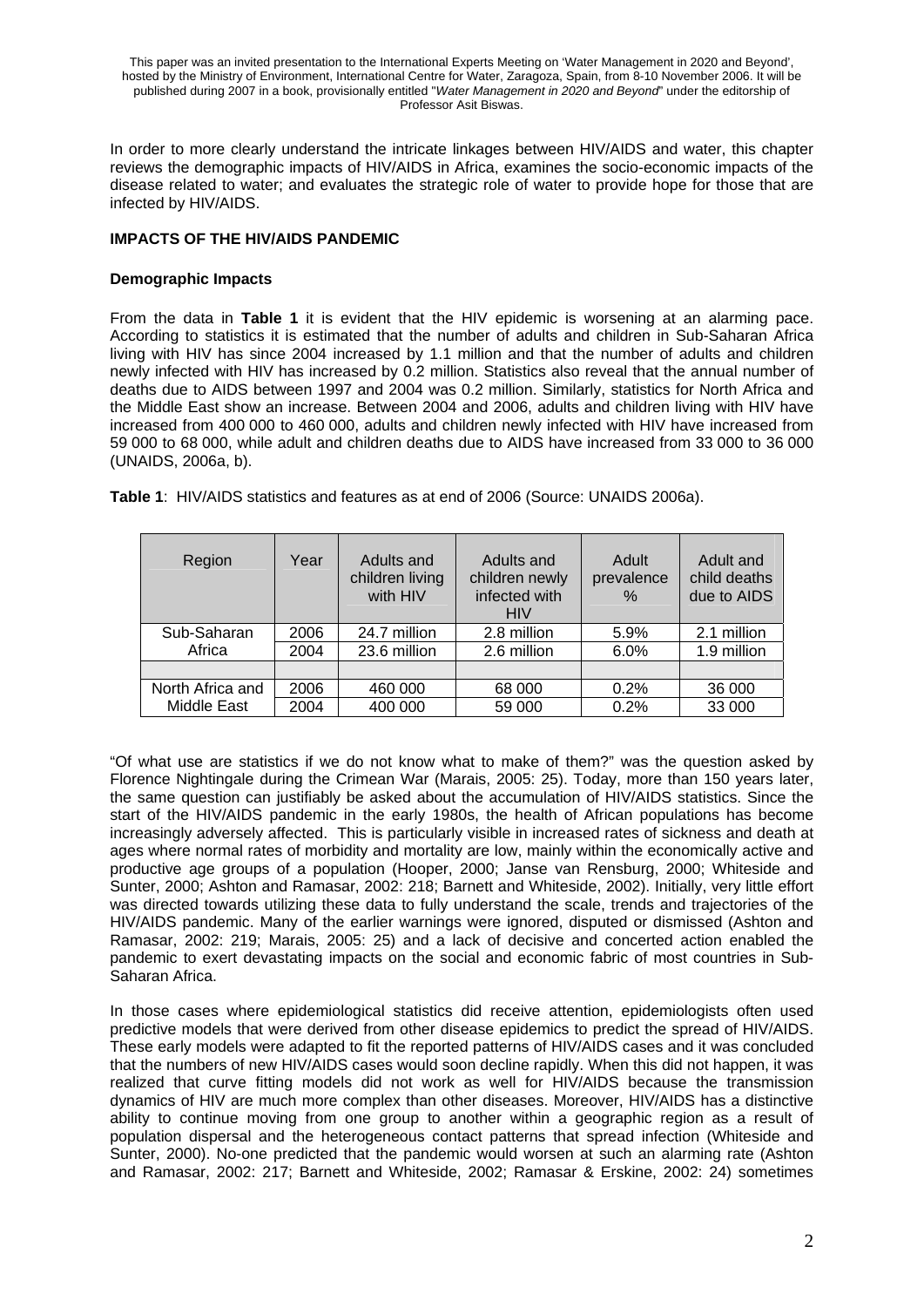increasing by as much as tenfold in five years as has been recorded in several southern African countries (Sufian, 2000). Today, more than twenty years since the start of the pandemic, the collection of reliable data is still compromised in many African countries by political reasons, poor governance systems, fear and stigmatisation, under-reporting, a lack of health facilities, and the difficulty of collecting accurate data in remote rural areas where many people live. Consequently, organisations such as UNAIDS have to generate estimates that are based on relatively low levels of data, many of which are still unreliable, which in turn affects the accuracy of population projections. In addition, social epidemiologic analyses of the HIV/AIDS pandemic have also been neglected and very little attention has been paid to the role of social change and its potential importance in prevention efforts (Campbell, 2003; Myer *et al*., 2004). In effect, therefore, the pandemic has been 'allowed' silently to take its toll, not only in terms of the high morbidity and mortality rates, but also in terms of the enormous non-linear impacts that affect every single aspect of society (**Text Box 1**).

**Text Box 1**: Influence on statistics.

#### **Stigmatization and discrimination influence statistics**

The social stigma and discrimination related to HIV-positive victims remains an enormous barrier to the fight against AIDS. Fear of discrimination often prevents people from being tested, seeking treatment and publicly admitting their HIV status. The fear and prejudice that lies at the core of the HIV/AIDS discrimination needs to be tackled at both community and national levels. (Source: <http://www.avert.org/aidssouthafrica.htm>)

The HIV/AIDS pandemic is a global problem and is not limited to the developing world. However, the overwhelming majority of HIV-positive people, some 95 percent of the global total, live in the developing world, where poverty, inadequate health and education systems, gender inequality and limited resources contribute to worsening the adverse impacts of the virus (Whiteside and Sunter, 2000: 37, 44; UNAIDS, 2006a). The burden of communicable diseases such as AIDS, tuberculosis and malaria is much greater in the poorer parts of the world where the lower life expectancy of people is a partial reflection of their exposure to infectious diseases (Barnett and Whiteside, 2002: 67). The demographic impact of HIV/AIDS in Africa needs to be evaluated (**Figure 1**) against the background of the global situation to fully appreciate the devastating situation, especially in sub-Saharan Africa.

**Figure 1**: Adult HIV prevalence (%) in Africa, 2005 (Redrawn from UNAIDS, 2006a).

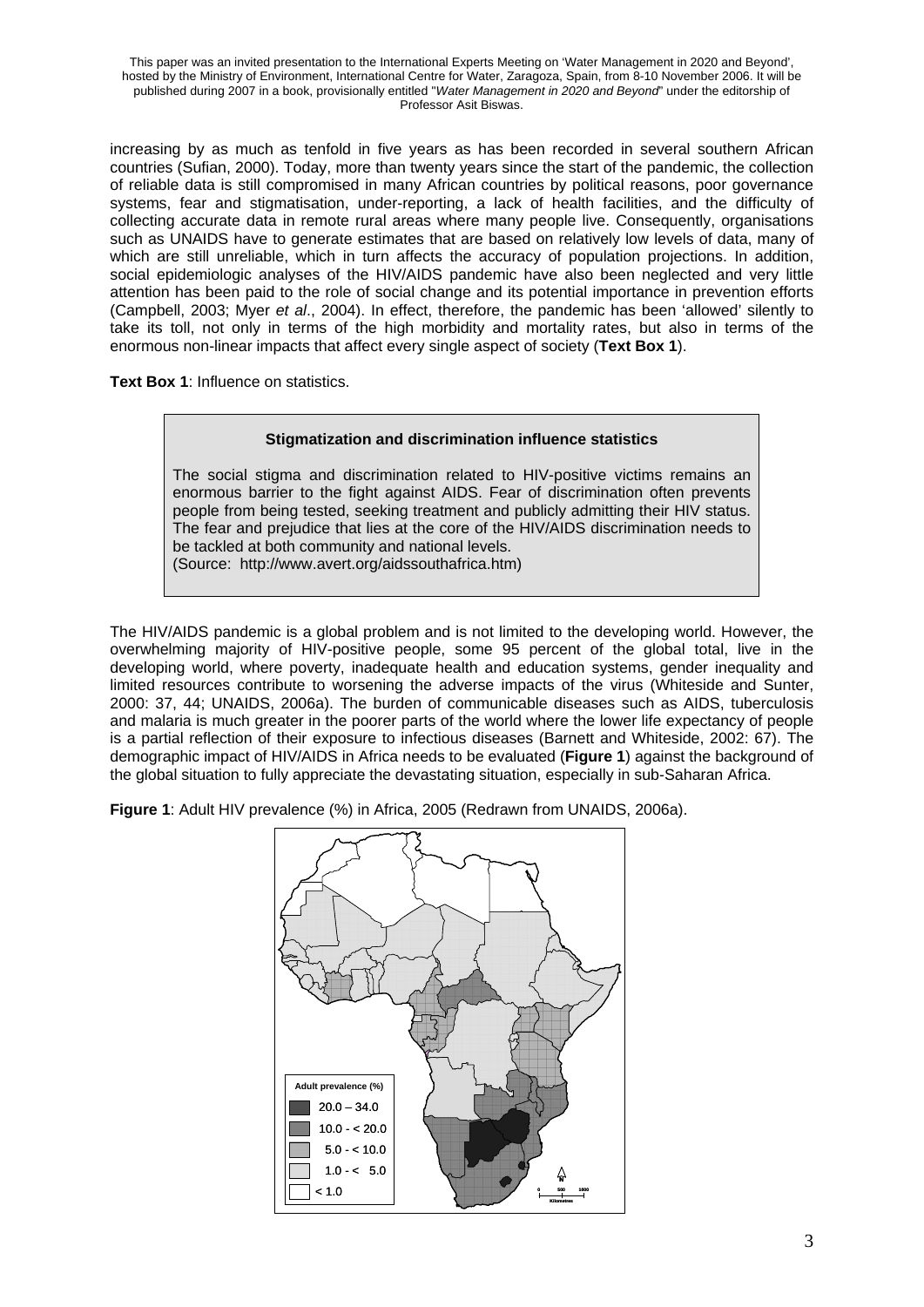## **The global situation**

A global view of HIV/AIDS prevalence statistics reveals that approximately 38.6 million people were living with HIV in 2005 (UNAIDS, 2006a). The number of people living with HIV continues to grow and an estimated 4.3 million adults and children were newly infected with HIV in 2005; this figure is about 400,000 more than the estimate of newly infected individuals for 2004. Globally, new HIV infections are mostly concentrated among young people between the ages of 15 and 24, and overall, young people accounted for 40% of all new HIV infections in 2006 (UNAIDS, 2006a).

## **Sub-Saharan Africa**

In Sub-Saharan Africa, adult prevalence rates are growing and recent estimates indicate that almost 25 million people are living with HIV/AIDS (UNAIDS, 2006a); this figure represents 63% of the global total. According to current statistics, more than 15 million Africans have died from AIDS and AIDSrelated diseases since the beginning of the pandemic. It is estimated that two million Africans have died from AIDS and AIDS-related diseases during 2006 (UNAIDS, 2006a). This figure represents almost three quarters (72%) of all AIDS-related deaths globally. During 2005, an estimated 2 million adults and children died as a result of AIDS in Sub-Saharan Africa ([Fredricksson and Kanabus, 2006;](http://www.unaids.org/en/HIV_data/2006GlobalReport/default.asp)  [UNAIDS, 2006a, b\)](http://www.unaids.org/en/HIV_data/2006GlobalReport/default.asp).

**Text Box 2**: An increase in the 'death business'.

## **The number of AIDS deaths result in a sharp increase of the 'death business'**

The number of AIDS-related deaths in Africa resulted in a sharp increase of the death business, which includes funeral services and coffin makers (Source: [http://www.caj.ca](http://www.caj.ca/)). In Zambia, an area on the western fringes of the central business district in the capital, Lusaka, has been dubbed 'Death Valley' in recognition of the concentration of businesses like undertakers, coffin manufacturers and funeral insurance companies. Although the capital has six registered funeral parlours, a further 21 unregistered parlours have sprung up as a result of the growing demand for funeral services (Source: [http://www.plusnews.org](http://www.plusnews.org/)).

Southern Africa continues to bear the brunt of the HIV/AIDS pandemic as the prevalence rates continue to rise. In 2005, Swaziland had the highest adult HIV prevalence rate in the world at 33.4% (UNAIDS, 2006a: 19). South Africa also falls into the category of "high HIV prevalence countries" (Chetty and Michel, 2005; Phaswana-Mafuya and Peltzer, 2005: 277; UNAIDS, 2006a), with some 5.5 million people, including 240,000 children younger than 15 years of age, were living with HIV in 2005 (UNAIDS, 2006a). The latest official mortality data indicate that the total number of deaths from all causes in South Africa increased by 79% from 1997 to 2004, suggesting that South Africa has now reached the stage where increasing numbers of people are dying of AIDS-related diseases (Dorrington *et al*., 2001; South African Medical Research Council, 2005; UNAIDS, 2006a). The increasing death toll has driven average life expectancy below 50 years in three of South Africa's provinces, namely Eastern Cape, Free State and KwaZulu-Natal (Dorrington *et al*., 2006).

HIV data gathered at South African antenatal clinics continue to show a rising trend in HIV infection levels among pregnant women (UNAIDS, 2006a). As in the rest of Sub-Saharan Africa, the epidemic in South Africa continues to have a disproportionately greater effect on women, with young women between the ages of 15 and 24 years being four times more likely to be HIV-infected than are young men of a similar age (UNAIDS, 2006a). According to the 2005 national HIV household survey in South Africa, one in three women aged between 30 and 34 were living with HIV in 2005, as were one in four men aged between 30 and 39. In addition, high HIV infection levels were also found among men older than 50 years, more than 10% of whom tested HIV positive. In Namibia, the adult national HIV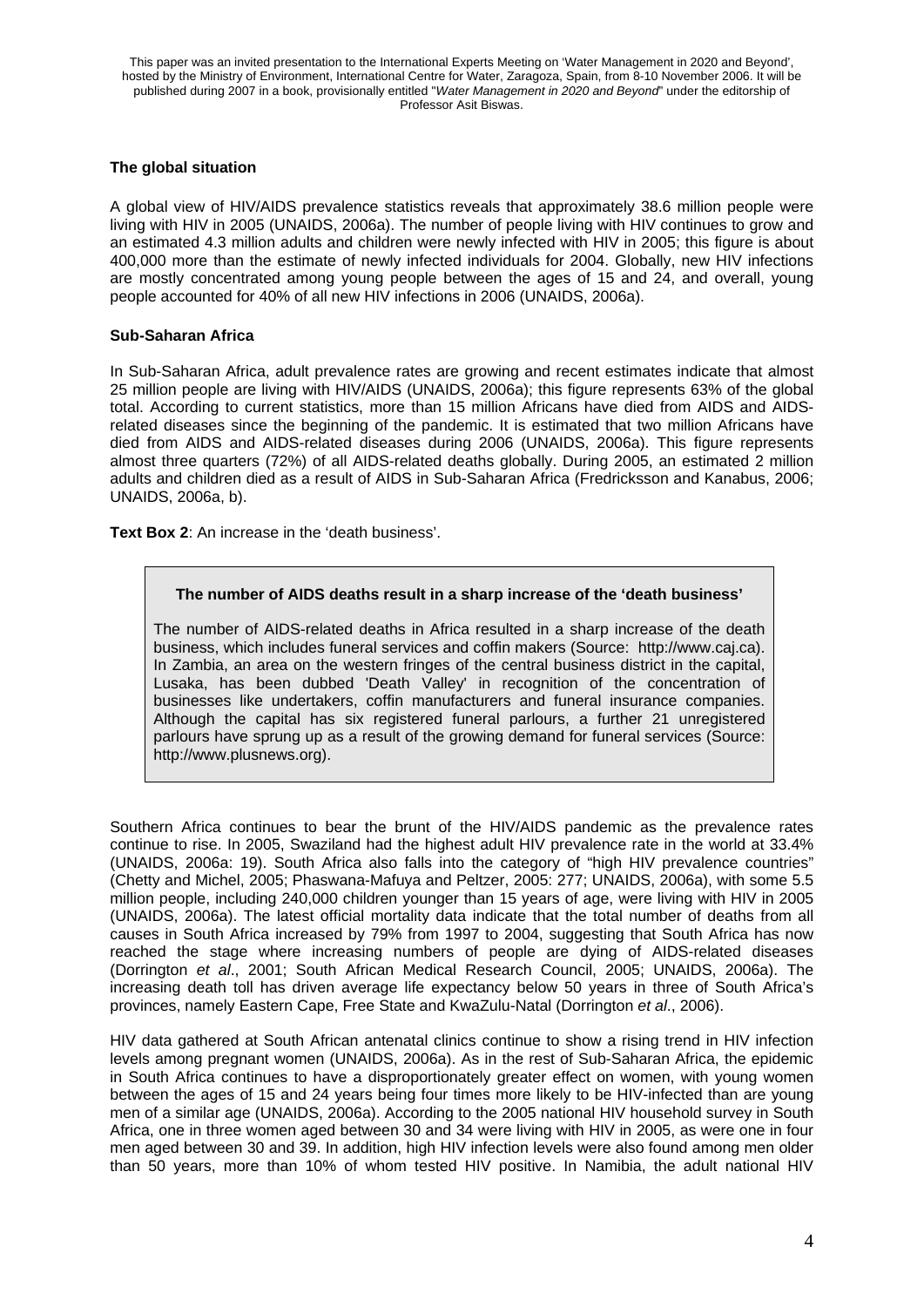prevalence was estimated at 19.6% in 2005 while the national adult HIV infection levels for Botswana and Lesotho are also high at between 20–24% (UNAIDS, 2006a: 19-20).

**Text Box 3:** Rape and the high prevalence of HIV and social disruption

#### **Rape plays a significant role in the high prevalence of HIV and social disruption**

Many black South African men infected with AIDS erroneously believe that, by having sex with a virgin, even a child or baby, they will be cured of AIDS or their HIV infection. This misconception is fuelling what is already one of the highest child sexual exploitation rates in the world. According to crime statistics for the year 2000, the latest report by South Africa's Police Service, children are the victims of 41 percent of all rapes and attempted rapes reported in the country. Over 15 percent of all reported rapes are against children under 11, and another 26 percent against children 12-17. The trend is worsening. Babies as young as only a few months old are being raped almost daily (Source: [http://www.worldnetdaily.com\)](http://www.worldnetdaily.com/). In a 2006 study of 1,370 South African men, nearly one fifth of them revealed that they had raped a woman. (Source: [http://www.avert.org/aidssouthafrica\)](http://www.avert.org/aidssouthafrica)

In East Africa, the general trend of a stabilizing or a declining HIV prevalence appears to be continuing and HIV infection levels happen to be lower in this region than in the south of the continent. National HIV prevalence among pregnant women has declined in Kenya and Tanzania and, to a slightly lesser extent, in Rwanda. Programs to prevent the spreading of HIV/AIDS in Uganda have initially succeeded in lowering its high infection rates. However, the latest research results indicate a possible erosion of the gains that Uganda made against AIDS in the 1990s, while HIV infection levels among pregnant women in Burundi's capital, Bujumbura have also shown a sudden increase in 2005 (UNAIDS, 2006a).

In Central Africa, adult HIV/AIDS prevalence data indicate that Cameroon (5%) and the Central African Republic (11%) are most heavily affected (UNAIDS, 2006a). In Cameroon, infection levels are highest in the north-west and eastern regions (almost 9%) and lowest in the north of the country (2% or lower) (UNAIDS, 2006a). As indicated elsewhere, these numbers are regarded as underestimates because they are based on limited surveillance data and estimates derived from discussions with local governments, where many politicians are reluctant to allocate domestic resources to HIV/AIDS programmes.

In West Africa, the urban parts of Burkina Faso, Côte d'Ivoire and Ghana are showing signs of declining HIV prevalence, while adult HIV prevalence appears to be increasing in Mali (UNAIDS, 2006a: 5-6).

## **Africa North of the Sahara**

In the mainly Muslim countries of North Africa, inadequate HIV surveillance has had a distinctly adverse effect on the accuracy and quality of the HIV/AIDS data that are available. As a result, the HIV prevalence data for these countries seems very low when compared to those of southern African countries. Despite the tragedy that is unfolding in southern Africa, only a few Islamic authorities north of the Sahara seem to have responded to the alarm (Sufian, 2000; Eberstadt and Kelly, 2005; Kuppusamy, 2005) and few leaders have realized that Islamic culture and beliefs do not make a population immune to HIV/AIDS. Until recently, many Islamic authorities regarded HIV as a "disease of the West", and considered that the region was unlikely to be subjected to the spread of the virus because Islamic rules require no sex outside of marriage (Williams, 2005). After years of neglect and denial, there are recent signs in some of the North African countries of a dawning awareness that HIV/AIDS is becoming a domestic dilemma. It is not yet clear what impact this will have as awareness means acceptance as the "respectable" face of AIDS in North Africa. The only people that are willing to discuss the disease are men who have contracted HIV through blood transfusions, or women who have been infected by their husbands. Only a few are willing to talk openly about commercial sex as it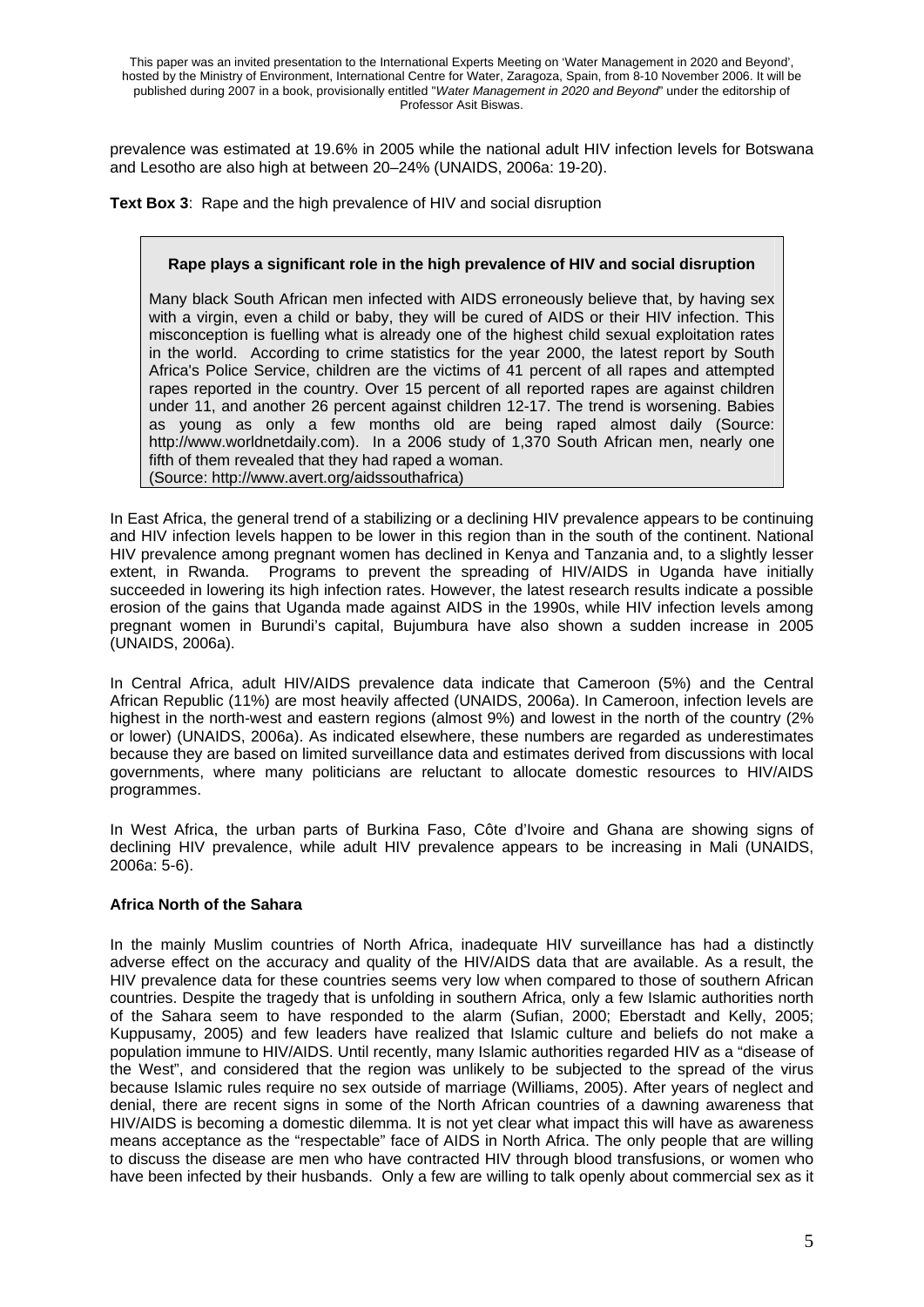is illegal in much of the region. Denial, stigma and discrimination are still enormous problems, not least among the region's medical professionals (El Feki, 2006: 975-976). The Joint United Nations Programme on HIV/AIDS (UNAIDS) estimates the total HIV-positive population of North Africa, the Middle East, and predominantly Muslim Asia at nearly one million people (Eberstadt and Kelly, 2005).

UNAIDS data on the number of people living with HIV/AIDS are completely missing for a number of African countries. The lack of adequate data and the deliberate avoidance of HIV/AIDS discussions are hampering appropriate responses to the very real probability that HIV/AIDS transmission rates will increase dramatically once a certain threshold has been reached (Sufian, 2000; Kuppusamy, 2005). According to Joan MacNeil, Senior HIV/AIDS Specialist for the Global HIV/AIDS Program of The World Bank Group, an epidemic threshold is reached "when enough critical mass of risk behaviours and contributing biological factors exists in a population to sustain an epidemic" (Sufian, 2000; Kuppusamy, 2005). This means that an epidemic will be sustained and grow if an infected individual infects more than one additional person in their lifetime. Importantly, however, the threshold can be dramatically influenced by the size of risk populations, the type and frequency of risk behaviour, and the presence of other sexually transmitted infections (Kuppusamy, 2005). If governments delay action, the trend witnessed in other regions of Africa will likely recur in North Africa (Sufian, 2000; Kuppusamy, 2005).

**Text Box 4**: Effect on HIV/AIDS governance.

#### **Denial affects HIV/AIDS governance**

Many people argue that the response to HIV/AIDS in South Africa has been hampered by 'AIDS denialism', a minority scientific movement that refutes the orthodox idea that HIV causes AIDS. Some leading figures in South Africa have flirted with this school of thought, much to the dismay of AIDS activists. President Mbeki has consistently refused to acknowledge that HIV is the cause of AIDS; he argues that HIV is just one factor among many that might contribute to deaths resulting from immunodeficiency, alongside others such as poverty and poor nutrition.

(Source: http://www.avert.org/aidssouthafrica.htm)

#### **Socio-economic impacts of the HIV/AIDS pandemic related to water**

Against the background of the demographic data on HIV/AIDS, it is important to examine the close link between these statistics and the impacts that flow from it. A clear understanding of the relationship between the HIV/AIDS demographic characteristics (such as population numbers, growth rates, structures of populations, structure by gender and age, key indicators such as birth, death and fertility rates, life expectancy and infant and child mortality, health status and health needs) is essential for determining the amount of health care and infrastructure resources required by the population (Gilbert *at al*., 1997: 97; Barnett and Whiteside, 2002: 167), and for determining the likely mitigatory actions required to alleviate the negative impacts on all other spheres of life.

The unusual levels of morbidity and mortality caused by HIV/AIDS exert continuous changes on population dynamics. Therefore, ongoing studies of human groups with reference to their size, composition and distribution are needed if we are to fully understand, cope with and mitigate these negative effects. Past oversimplification of HIV/AIDS demographic statistics has contributed to widespread ignorance about the devastating socio-economic impacts that the pandemic would have on societies in Sub-Saharan Africa. In many cases, HIV/AIDS was considered to be a purely medical or health issue, without significant links to every other sector of society (Ashton and Ramasar, 2002: 219; Marais, 2005: 25). Today, these earlier misconceptions have been replaced by a growing awareness that HIV/AIDS has slowly but surely caused a complex number of subtle and overt changes in society that have resulted over time in a series of accumulated impacts that, collectively, represent the single biggest barrier to development in Sub-Saharan African countries (Barnett and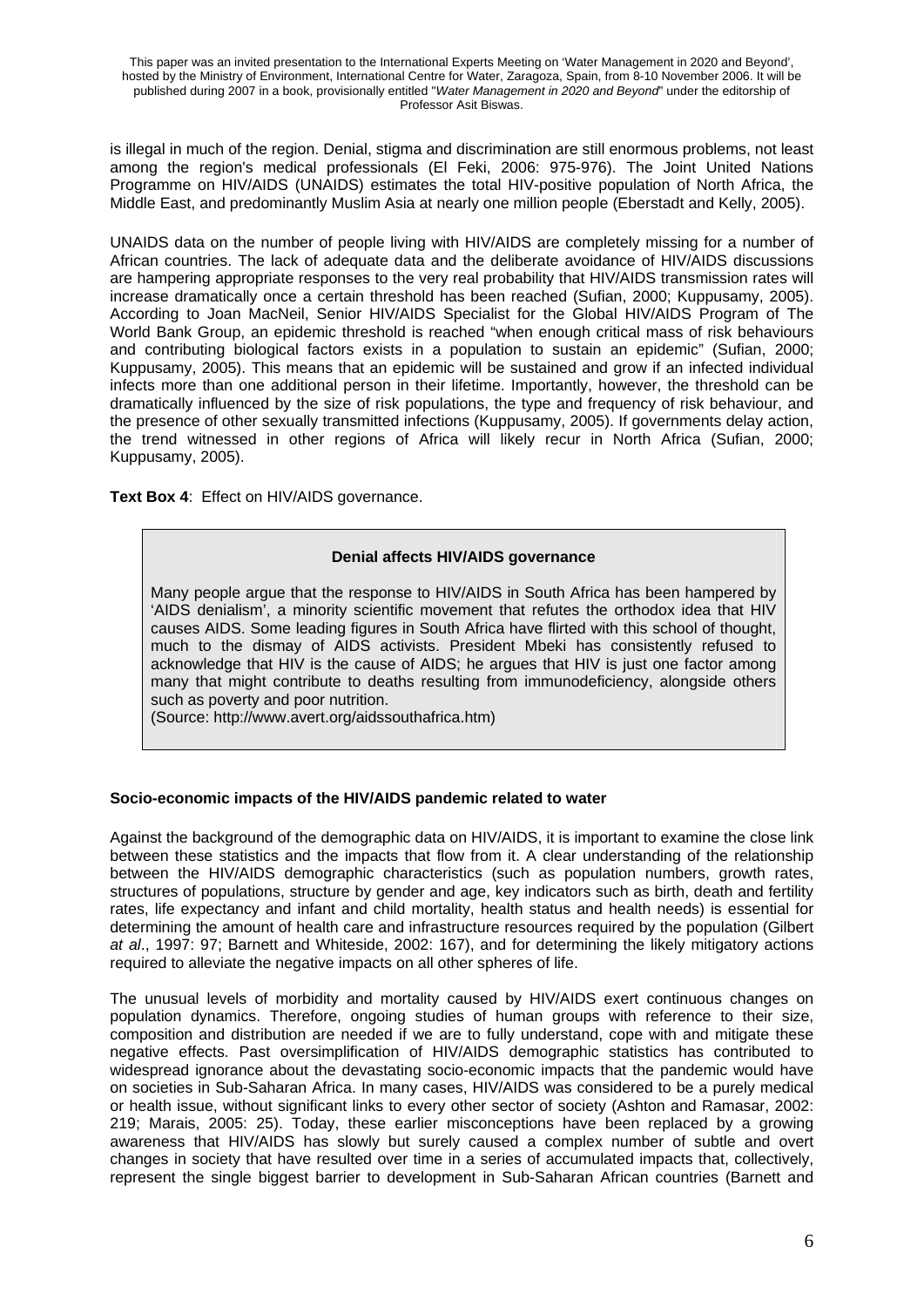Whiteside, 2002: 160). Inadequate or inappropriate forms of development increase people's susceptibility to HIV transmission and their vulnerability to the impact of AIDS (Ashton and Ramasar, 2002: 217; Barnett and Whiteside, 2002; Ramasar and Erskine, 2002: 24).

The most direct linkage between health and general development can be found in the strategic roles that supplies of clean water and appropriate sanitation systems play in alleviating many of the adverse effects of the HIV/AIDS pandemic. A lack of access to clean, safe water is the leading cause of death and disease in developing countries, especially individuals with compromised immune systems. For millions of people in Africa, access to sufficient supplies of clean water is a matter of life and death; the situation is greatly aggravated by the impacts of HIV/AIDS and poverty, and the brunt of these combined impacts is borne by individual households (Ashton and Ramasar, 2002: 217; Ramasar and Erskine, 2002: 24; Van Wijk, 2003).

## **Sectoral Impacts**

The HIV/AIDS epidemic has placed increased pressure on the health sector in different countries. In particular, as HIV prevalence rates rise, the demands for care for those living with HIV also rises, as does the toll among health workers. The challenge of sustaining and extending services in developing countries where the number of skilled people is often limited puts sectors, and especially the health sector, under considerable pressure (Van Wijk, 2003; Kamminga and Schuringa, 2005; IRC, 2006).

Recent research has shown that, on average, HIV-positive patients in Sub-Saharan Africa stay in hospital four times longer than other patients. In South Africa, for example, it is estimated that patients affected by HIV and AIDS account for almost 60-70% of total hospital expenditure (Fredericksson and Kanabus, 2006). In poorer African countries, hospitals are struggling to cope as there are often not enough beds available. The situation is complicated by the fact that large numbers of healthcare professionals have also been affected by the pandemic. Botswana, for example, lost 17% of its healthcare workforce due to AIDS between 1999 and 2005, while a study conducted in one region of Zambia found that 40% of midwives were HIV-positive (UNAIDS, 2006a). The lack of professional health care capacity therefore places pressure on home-based care for the terminally ill, especially to those living in rural areas where there is inadequate water and sanitation.

The water and sanitation sector has also been seriously affected by the HIV/AIDS pandemic because demands for these services bring issues of access and affordability to the fore (Ashton and Ramasar, 2002; Kgalushi *et al*., 2003). Approximately 300 million people in Africa lack access to adequate water supplies, and an estimated 313 million people lack access to appropriate sanitation. In several of the poorest countries, such as Ethiopia, Mozambique, Tanzania, Uganda and Zambia, a low coverage of safe water supply and sanitation is accompanied by a high HIV/AIDS prevalence (Kamminga and Schuringa, 2005: 17). According to the UN Millennium Project, more than 50% of Africans suffer from water-related diseases such as cholera and infant diarrhoea. It has been estimated that the number of people without adequate water supply and access to sanitation could double by the 2015 MDG target if the 'business as usual' approach continues (UNSGAB, 2006).

#### **Impacts on households**

The worst impacts of HIV/AIDS in communities are felt at the household level since this is where direct costs are borne and mitigation interventions must be located (Obi *et al*., 2006). Poor households are extremely vulnerable to the HIV pandemic and also tend to suffer the worst consequences because they are seldom well equipped to mitigate adverse impacts. The traditional "safety net" of poor households becomes greatly weakened when income earners die or are forced to stay at home to care for sick relatives. Many of the victims that are dying have surviving partners who are infected and who are also in need of care. In such cases, desperate relatives that lack access to appropriate information and facilities often spend their savings on inappropriate cures or treatments, worsening the burden of poverty on already poor households (Van Wijk, 2003; IRC, 2006; Obi *et al*., 2006). A recent study in South Africa found that households that had experienced illness or death in the recent past were more than twice as likely to be poor than non-affected households and were more likely to experience long-term poverty (UNAIDS, 2003).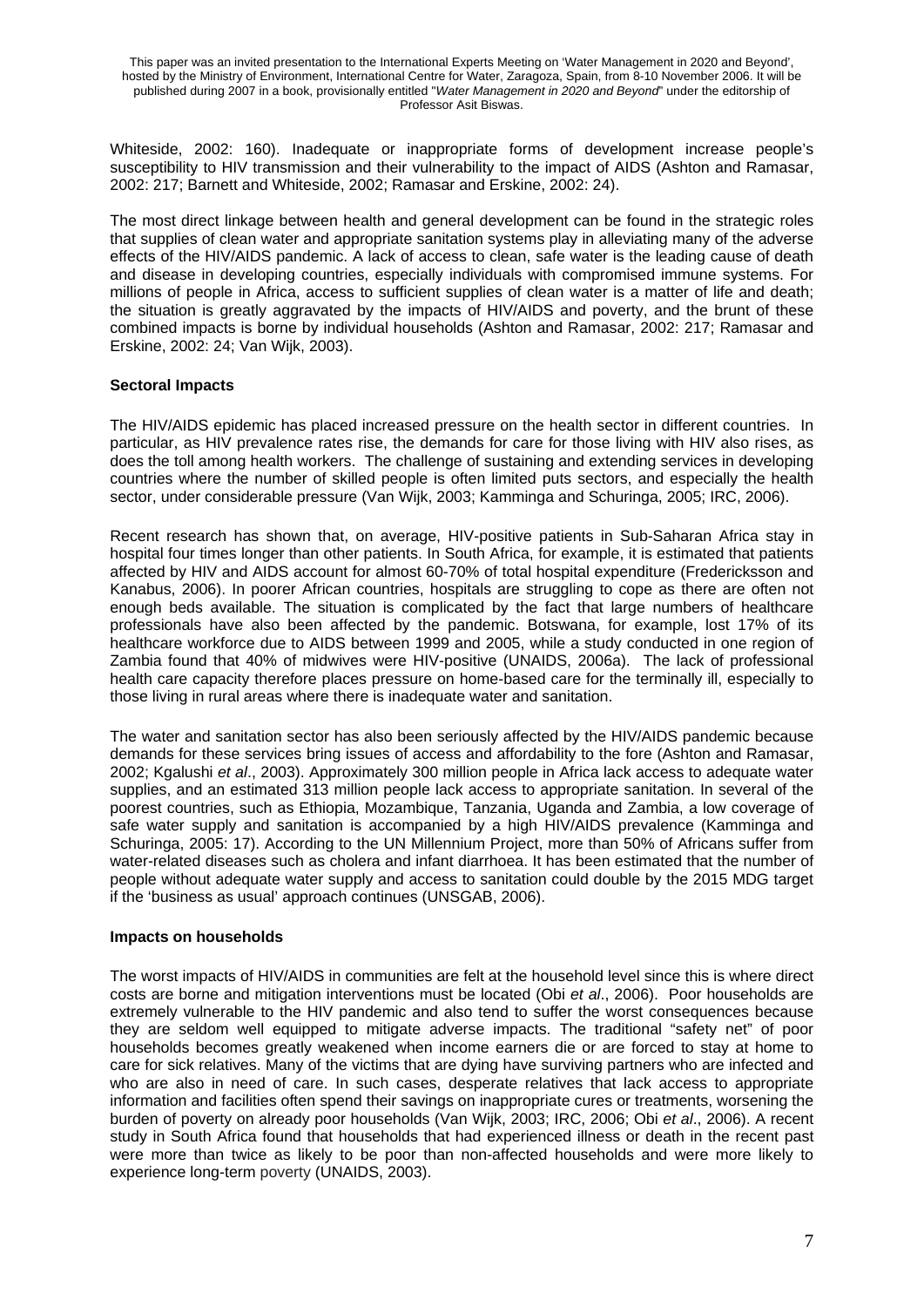In many cases, the presence of HIV/AIDS within a family unit means that the household structure will dissolve, as parents die and children are sent to relatives for care and upbringing (Obi *et al*., 2006). When no adult family members are left to care for orphaned children, the eldest children have to head households and care for their younger siblings. Once orphaned, these children are grieving and struggling to survive without proper parental care (Barnett and Whiteside, 2002: 193) and are then likely to face worsening poverty and poorer health. In communities that have been hard-hit by HIV/AIDS, households not directly incurring a death may nevertheless be affected by having to take in orphans, losing access to resources owned by kin-related "afflicted" households, or by transferring scarce resources to afflicted households (Jayne *et al*., 2006: 1). The situation is worsened by the fact that many of the orphans may also be HIV positive (Campbell, 2005). At the end of 2005, around 2 million children in Sub-Saharan Africa were living with HIV, representing more than 85% of all children living with HIV worldwide. The vast majority of these children will have become infected with HIV during pregnancy or by being breast-fed by HIV-positive mothers (UNAIDS, 2006a).

**Text Box 5: Unintended Consequence of HIV/AIDS Mitigation Strategy.** 

## **Effect of Fluoride**

One of the unintended consequences of HIV/AIDS mitigation strategies can be found in the fluoride rich areas of South Africa. HIV/AIDS positive women who breastfeed their children are sometimes advised to rather bottle feed with formula. While this prevents mother-to-child-transmission of HIV, it inadvertently exposes children to elevated levels of fluoride in groundwater, which can lead to a condition known as Methaemoglobanaemia (Source: Colvin and Genthe, 1999).

Growing reliance on home-based care is escalating and, while this places increased pressure on women, it also entrenches gender inequalities. Women in sub-Saharan Africa that are normally the caregivers of their families, now also have to take care of HIV/AIDS patients while sometimes being HIV-positive themselves (Campbell, 2005). At the same time they are responsible for cultivating crops, provisioning of cash income, cleaning and cooking - often without access to clean water and proper sanitation. Because of the additional work involved in caring for the sick, girls are taken out of school to take on a wider range of household and domestic responsibilities. School enrolment rates for girls therefore tend to decrease in communities with high HIV prevalence rates. This, in turn, decreases access to education, information, knowledge and income generating opportunities, which can increase susceptibility to infection.

Care giving has also heavily impacted older women emotionally, physically and financially as adult children frequently return home when they become sick with HIV/AIDS. In most African cultures, older women are normally helped and supported by their adult children, but HIV/AIDS has placed a heavy burden on them as they now have to care first for their dying children and sometimes grandchildren, and then their orphaned grandchildren, which causes physical and emotional exhaustion that worsens their own medical problems. They therefore often have to rely on children to assist with care giving and household chores.

The management of health and the provisioning of home-based care for people living with HIV/AIDS does not only present a socio-economic and emotional challenge to those that are living in poverty, but is worsened by the lack of safe and sufficient water and sanitation that is indispensable for people living with HIV/AIDS (Potter, 2006).

The burden of care is made heavier by the inaccessibility of water close to the family dwelling. Numerous poor households also depend on small-scale agriculture for their food and livelihood, but family members may be too sick, too young or too poor to farm to feed themselves. The situation is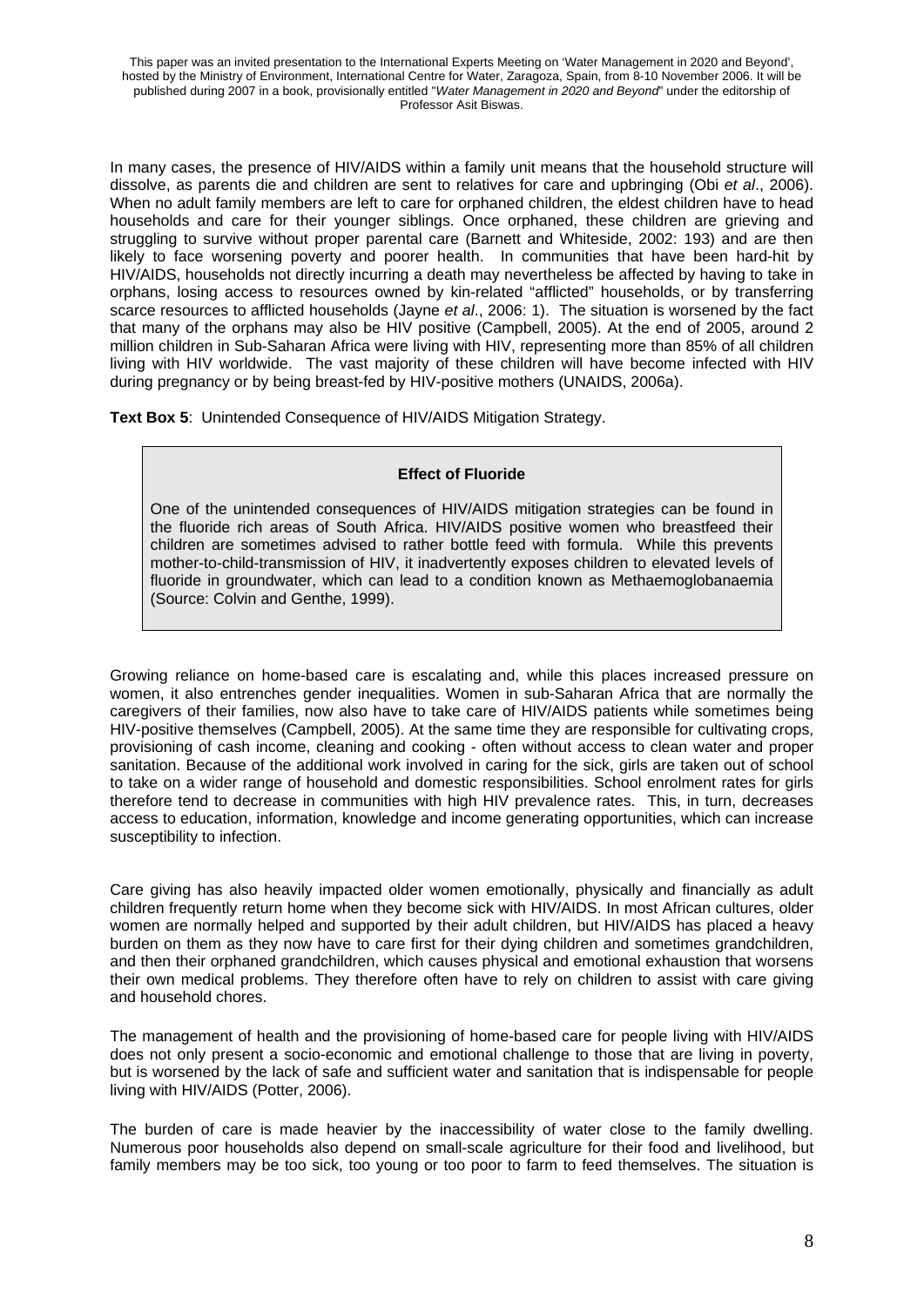worsened when water supplies fail as food gardens die and livestock suffer which results in more opportunities to spread the virus.

Often water has to be carried long distances to the house which takes time and effort, a burden borne mainly by women. Time spent on fetching water reduces the time available to care for the sick and in many instances family members that are care givers or patients that are too ill or too weak, are obliged to buy water from vendors at a higher cost. A heavy load is also placed on children that have to fetch water when they return from school and often having to walk long distances, carrying heavy containers with water.

Providing for daily water needs is a burden on households with inadequate services in a number of other ways, in addition to the direct health threats. Most HIV-infected people living in poverty cannot afford to buy clean drinking water. Female family members and care givers therefore mostly struggle to address the infected person's physical needs such as safe drinking water for taking medicine, bathing the patient, washing their soiled clothes and linen and keeping the environment clean. They have often no other choice but to make use of water that does not meet basic health standards by fetching untreated water from streams, dams and other unreliable water resources. This poses a high risk to all household members, including patients who are already immuno-compromised by HIV/AIDS. Illnesses are usually contracted through contaminated water which causes diarrhoea, nausea, vomiting, and weight loss. In the case of infants, the situation can be detrimental as the chance of a child dying from diarrhoea rises when formula feeds are not prepared with clean water, or when cleaning and water handling practices are not hygienic. In urban and urban fringe areas water is often only available from vendors at a price that is usually several times more expensive than the water provided through formal services and of poor quality (Van Wijk, 2003; Kamminga and Schuringa, 2005; IRC, 2006; Phaswana-Mafuya, 2006) and mostly unaffordable for the poor.

In addition to inadequate access to clean water, many rural areas in Africa lack access to adequate sanitation and experience a wide range of health problems such as typhoid, bilharzia, malaria, cholera, worms, eye infections and skin diseases. The situation is worse for immuno-compromised individuals who are now more vulnerable to infections and illnesses that they would normally be able to resist for a longer period of time (Tladi *et al*., 2002; Phaswana-Mafuya, 2006).

HIV/AIDS also exerts psychological and emotional impacts on individuals and households where stigma and discrimination are commonly manifested in the form of blame and punishment. Infected individuals often experience stigma and discrimination in the home, and women are often more likely to be badly treated than men or children (Bharat and Aggleton, 1999). Families may reject people living with HIV/AIDS, not only because of their HIV status, but also because HIV/AIDS is associated with promiscuity, homosexuality, and drug use (Mujeeb, 1999). In many cases, HIV/AIDS-related stigma and discrimination as been

extended to families, neighbours and the friends of people living with HIV/AIDS. This 'secondary' stigmatization and discrimination has played an important role in the social isolation of those affected by the epidemic, such as the children and partners of people living with HIV/AIDS. In a community context, people often shun or gossip about those perceived to have HIV/AIDS and tend to exclude those that are infected from community-based decision-making. In more extreme cases, it has taken the form of violence (Nardi and Bolton, 1991).

Against the background of the socio-economic impacts on individuals, households and communities, it is understandable that the burden of the disease, combined with HIV/AIDS, increasing poverty, inequity and a lack of water and sanitation increasingly contribute to a 'hopeless situation', especially for women that have to bear the double brunt of being HIV positive and at the same time be responsible for care giving to other family members that are infected (Lundberg *et al*., 2000; Baylies, 2002).

## **THE STRATEGIC ROLE OF WATER IN PROVIDING HOPE FOR THOSE LIVING WITH HIV/AIDS**

Although water is not a cure for HIV/AIDS, it is the most powerful healing substance known to man and which can contribute to slowing down the progress of the disease, allowing those that are infected to live longer, to live more comfortably, and to be productive for a longer period of time. The world's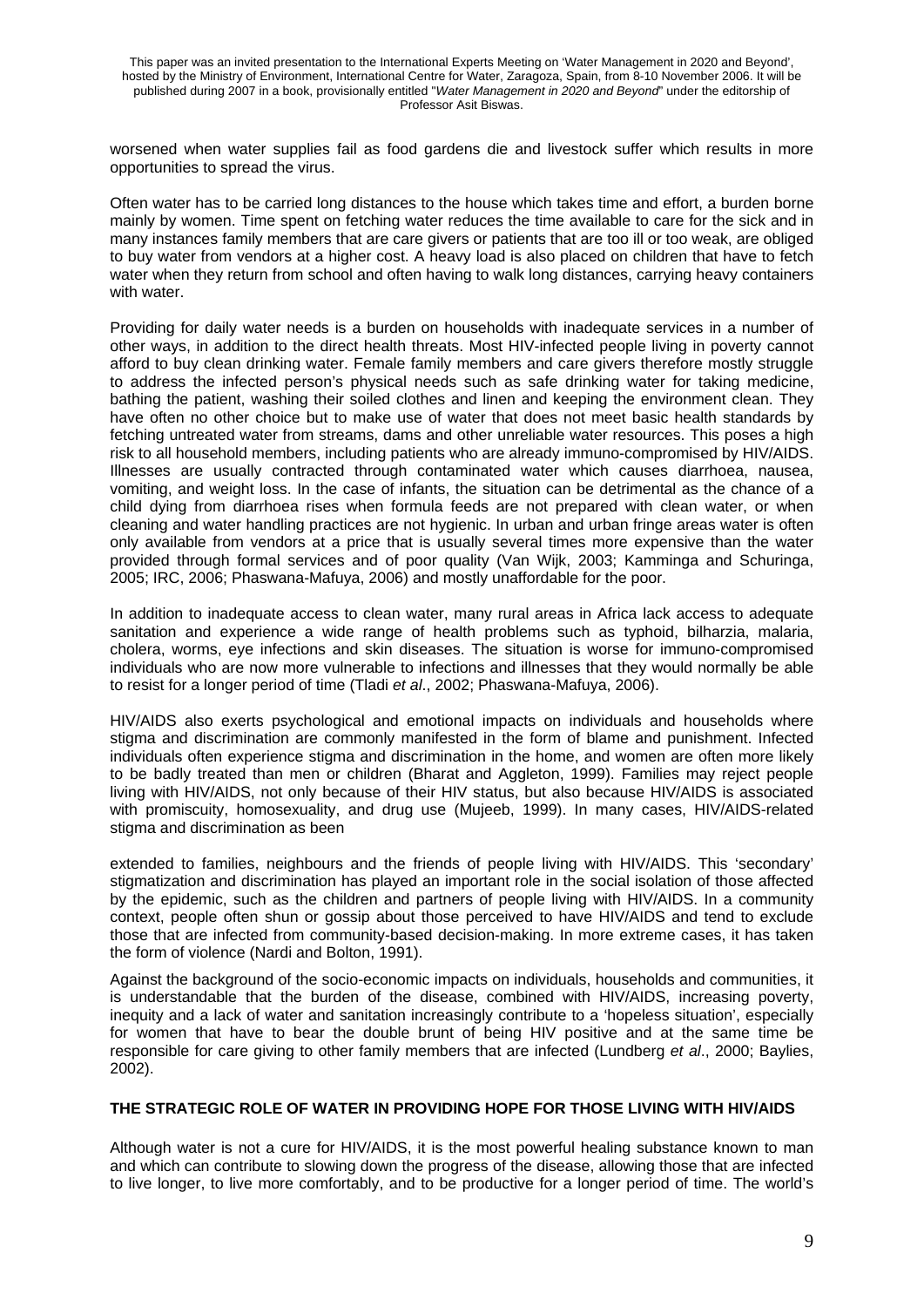responsibility is therefore to ensure that the poor are provided with clean water to give them hope for life as "we shall not finally defeat AIDS, tuberculosis, malaria, or any of the other infectious diseases that plague the developing world until we have also won the battle for safe drinking water, sanitation and basic health care" (Kofi Annan, United Nations Secretary-General confirmed this statement in 2005).

The message of hope for those that are infected primarily lies in acknowledging that appropriate access to supplies of clean water is not only a fundamental human need, but is also a human right (Gleick, 2004). At the same time, access to water enables individuals and communities to access additional health and economic benefits (Obi *et al*., 2006). It has also long been understood that health is a key determinant of development, "just as development is undoubtedly the best medicine for an unhealthy nation" (Gilbert *et al*., 1997: 111; Barnett and Whiteside, 2002: 20; Van Wijk, 2003).

The human tragedy and devastation associated with the HIV/AIDS pandemic, and the associated problems caused by a lack of access to clean water and appropriate sanitation systems - as well as poverty - can no longer be ignored by global and national action plans or by any organisation with an interest in Africa's development and the Millennium Development Goals. The United Nations Millennium Declaration confirmed the central role of water and sanitation in sustainable development, emphasizing the major contribution that access to safe drinking water and adequate sanitation can make to poverty alleviation and subsequent disease reduction, and the central importance placed on the adoption of national policies and strategies for integrated water resources management (Van Wijk, 2003; DFID, 2006; UNDP, 2006; UN-HABITAT, 2006; World Bank, 2006).

Tackling the HIV/AIDS, water and poverty crisis in Africa is a long-term task that requires sustained effort and planning, both amongst the international community and within African countries themselves.

It is important that the water and sanitation sector ensures that an HIV/AIDS-sensitive institutional framework is given the highest priority. Strategies should be developed for the integration of HIV/AIDS awareness into all their projects, programmes and activities (Kamminga and Schuringa, 2005; DFID, 2006; IRC, 2006; UNAIDS, 2006b; UN-HABITAT, 2006) and for the reduction of discrimination and stigmatization of the disease to reduce the violation of human rights (Van Wijk, 2003; Kamminga and Schuringa, 2005). Awareness should be raised amongst national policymakers, as well as amongst employees of the water and sanitation service sectors, on how to address HIV/ AIDS through these water and sanitation initiatives (UN-HABITAT, 2006).

The fight against HIV/AIDS calls for a multi-sectoral approach "in which the water and sanitation sector finds its place and plays its role effectively" (UN-HABITAT, 2006: 8) to ensure that demographic and socio-economic changes forced by HIV/AIDS, are taken into account (Kamminga and Schuringa, 2005; DFID, 2006; IRC, 2006; UNAIDS, 2006b). The water and sanitation sector should form strategic partnerships with specialised HIV/AIDS programmes and interventions and support HIV/AIDS initiatives focusing on the most vulnerable segments of communities, such as women, children and the elderly (UN-HABITAT, 2006).

In particular, attention needs to be paid to ensure that poorer communities, who experience difficulty in paying for service delivery, receive assured water supplies (UN-HABITAT, 2006) as "we must begin by recognising that welfare is a global common good" for all (Barnett and Whiteside, 2002: 4), and that it is therefore necessary for governments to ensure that basic human dignity is restored (IRC, 2006).

It is now widely accepted in the water and sanitation sectors that the availability of safe water and sanitation does not automatically lead to improvements in health, but that hygiene promotion and appropriate hygiene behaviours are required as well (Van Wijk, 2003; Phaswana-Mafuya, 2006). National efforts to expand public awareness of the dangers associated with untreated water must therefore also include hygiene awareness and education (UN-HABITAT, 2006). Interventions need to make full use of the opportunities provided in the school curriculum for integrated health and life skills education, and to link this with information around good sanitation, water care and HIV/AIDS. Hygiene education must also be specifically targeted at caregivers and volunteers involved in home-based care (Kamminga and Schuringa, 2005; Phaswana-Mafuya, 2006).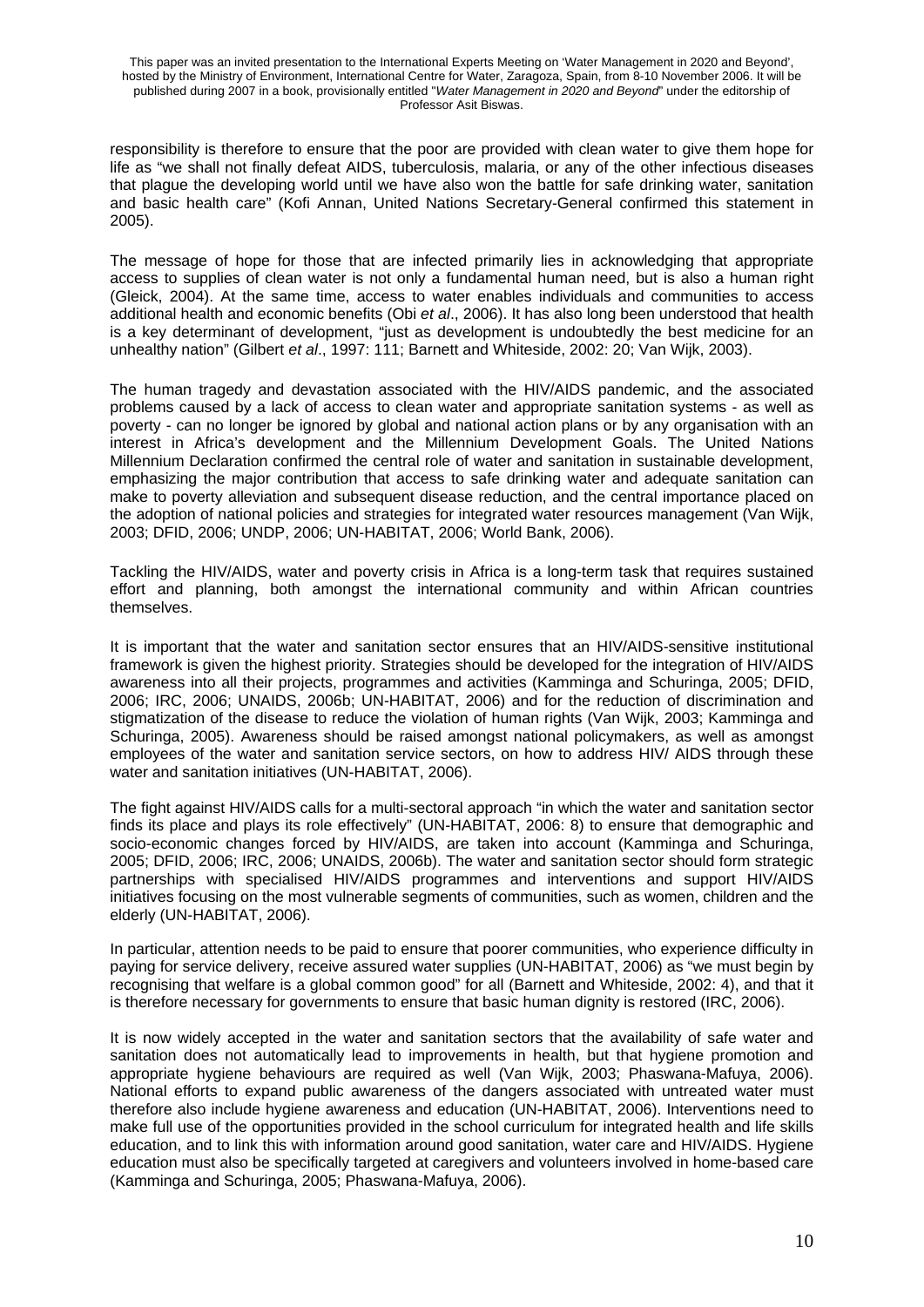The testing and implementation of reliable water treatment processes that do not require supervision or management interventions should be given high priority. It will help to reduce the potential health risk associated with ineffective water treatment that can be expected as a result of increased mortality of operators of water treatment works (Ashton and Ramasar, 2002; UN-HABITAT, 2006).

Community-based organisations that are dedicated to social equity, provision of essential social services such as water supply and community health promotion that are the main pillars of HIV competence (Kamminga and Schuringa, 2005) need to be strongly promoted. The role of communitybased structures should also be re-identified in the new context of municipal service delivery. Equally, local structures that promote accountability by service providers can play a decisive role in mitigating some of the adverse impacts of HIV/AIDS as there is an immense reservoir of goodwill, experience and positive thinking that must be mobilised if the needs of the poor are to be addressed effectively (Kgalushi *et al*., 2003).

Ongoing training of additional staff in the water and sanitation sector is necessary to ensure that the same level of skilled staff such as operators at water treatment works and sewage treatment works are available to avoid the accompanying deterioration in the quality of potable water supplies in urban and rural areas when employees are lost as a result of AIDS deaths. People living with HIV/AIDS should also be employed effectively in water and sanitation improvement programmes where they can act as peer educators, helping to break down prejudices and providing additional income-generation opportunities (Van Wijk, 2003; Kamminga and Schuringa, 2005).

The situation in Africa will only start to improve when serious global and national steps are taken to address the water and sanitation situation in the context of HIV/AIDS and the increasing poverty related to the pandemic. Concerted development and implementation of the appropriate strategies and co-operation between global institutions, national governments, communities and individuals is crucial for achieving the Millennium Development Goals that have been set for 2015.

## **Conclusion**

The ever increasing HIV/AIDS epidemic is causing significant losses of human capital that pose a serious threat to all forms of development in Southern Africa. Efforts directed at minimizing the destructive social crises and maximizing the potentially constructive outcomes of the pandemic have recognized the indispensable role that the provision of wholesome supplies of water and appropriate sanitation services have in strengthening the ability of communities to withstand the impacts of increased AIDS-related mortality, and helping to ensure a longer life for people living with HIV/AIDS. Tackling the HIV/AIDS, water and poverty crisis in Africa is a long-term task that will require sustained effort and planning, both amongst the international community and within African countries themselves. It is however alarming to note that the connection between HIV/AIDS and water resource management has not yet found its rightful place in science literature on the subject. As the tragedy of the pandemic unfolds, we are constantly being confronted by challenges to our prevailing paradigms. If we as water professionals are to play a meaningful role in attenuating or reducing the impact of the pandemic, we will all need to broaden our perspectives on HIV/AIDS and collaborate more closely to ensure that our knowledge and insights are fully deployed to combat the HIV/AIDS pandemic. If we fail to achieve this high level of professional synergy and cooperation, the tragic consequences will continue to haunt the continent.

## **Bibliography**

Ashton, P.J. and Ramasar, V. (2002). Water and HIV/Aids: Some strategic considerations in Southern Africa. In: A.R. Turton and R. Henwood (Eds), *Hydropolitics in the Developing World: A Southern African Perspective*. Pretoria: African Water Issues Research Unit.

Baylies, C. (2002). The impact of AIDS on rural households in Africa: a shock like any other? *Development and Change*, 33(4): 611-632.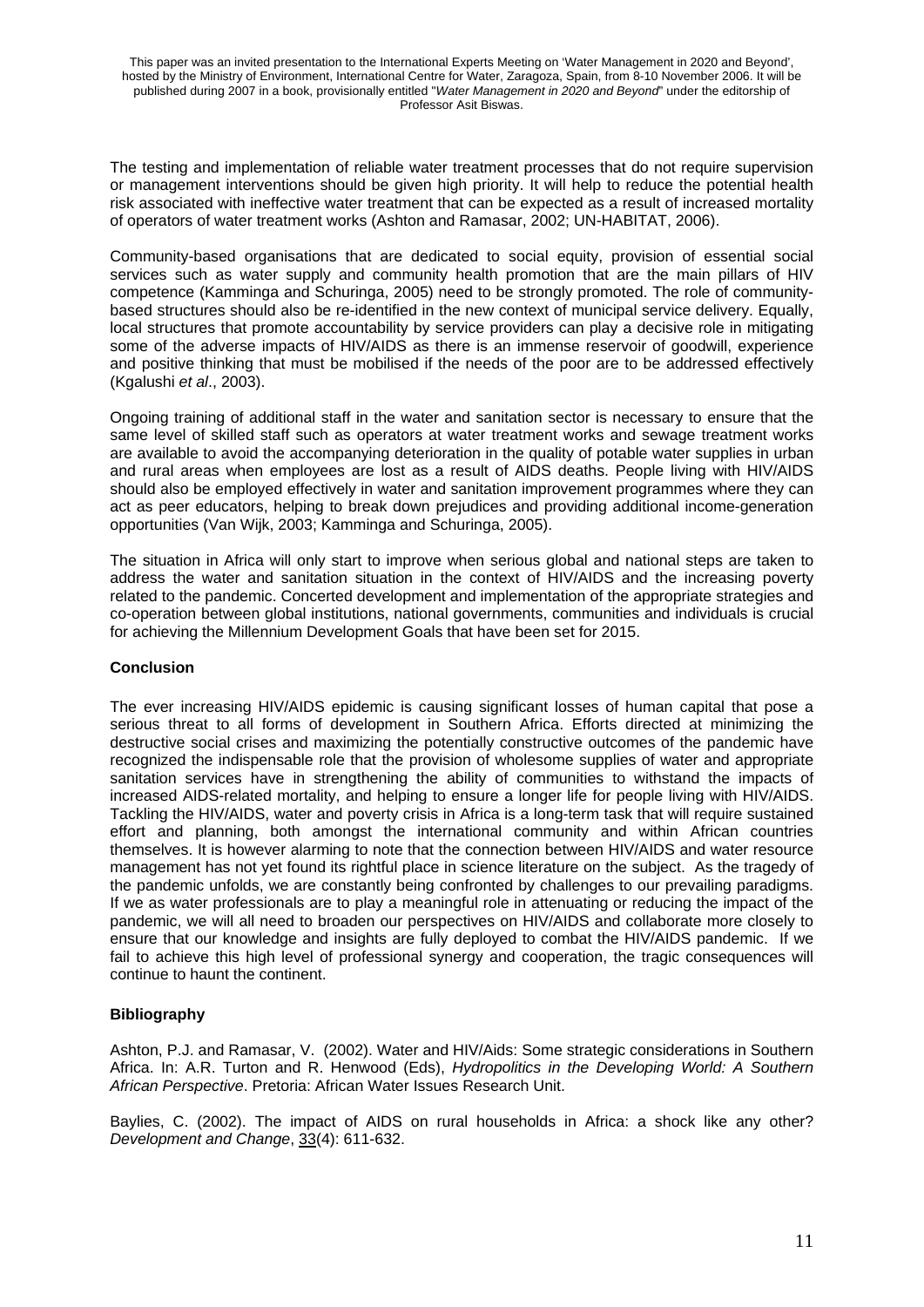Barnett, T. and Whiteside, A. (2002). *Aids in the Twenty-First Century: Disease and Globalization*. New York: Palgrave MacMillan.

Bharat, S. and Aggleton, P. (1999). Facing the challenge: Household responses to AIDS in India. *AIDS Care*, 11: 33-46.

Campbell, C., Nair, Y., Maimane, S. and Sibiya, Z. (2005). Home-based carers: A vital resource for effective ARV roll-out in rural communities? *AIDS Bulletin*, 14(1). March 05: 22-27. Available (online) at website: [http://www.mrc.ac.za/aids/march2005/homebased.htm.](http://www.mrc.ac.za/aids/march2005/homebased.htm)

Chetty, D. and Michel, B. (2005). *Turning the Tide: A Strategic Response to HIV and AIDS in South African Higher Education: HEAIDS Programme Report 2002-2004*. Pretoria: SAUVCA.

Colvin, C. and Genthe, B. (1999). Increased Risk of Methaemoglobinaemia as a Result of Bottle Feeding by HIV Positive Mothers in South Africa. *Proceedings of the International Association of Hydrogeologists Conference* in Melbourne.

DFID (British Department of International Development). (2006). Available (online) at website: [www.dfid.gov.uk.](http://www.dfid.gov.uk/)

Dorrington, R.E., Johnson, L.F., Bradshaw, D. and Daniel, T.J. (2006). *The Demographic Impact of HIV/AIDS in South Africa. National and Provincial Indicators for 2006*. Cape Town: Centre for Actuarial Research, South African Medical Research Council and Actuarial Society of South Africa. Available (online) at website: [www.commerce.uct.ac.za.care.](http://www.commerce.uct.ac.za.care/)

Eberstadt, N. and Kelley, L.M. (2005). *The Muslim Face of Aids*. Available (online) at website: [http://www.frontpagemag.com.](http://www.frontpagemag.com/)

El Feki, S. (2006). Middle Eastern Aids Efforts are Starting to Tackle Taboos. *Lancet*, 367, Issue 9155: 975-976.

Fredricksson, J. and Kanabus, A. 2006. The Impact of HIV/AIDS on Africa. In "*Avert*" Available (online) at website: <http://www.avert.org/aidsimpact.htm>.

Friedman, S.R., Kippax, S.C., Phaswana-Mafuya, N., Rossi, D. and Newman, C.E. (2006). Emerging future issues in HIV/AIDS social research. *AIDS 2006*, 20: 959-965.

Gilbert, L., Selokow, T.-A. and Walker, E. (1997). *Society, Health and Disease. An Introductory Reader for Health Professionals*. Pretoria: Sigma Press.

Hooper, E. (2000). How did AIDS get started? *South African Journal of Science*, 96(6): 265-269.

IRC (International Water and Sanitation Centre). (2006). *Progress, Lessons and the Way Forward*. Available (online) at website: <http://www.irc.nl/page/31686>.

Janse van Rensburg, E. (2000). The Origin of HIV. *South African Journal of Science*, 96(6): 267-269.

Jayne, T.S., Chapoto, A., Byron, M.N., Hamazakaza, P., Kadiyala, S. and Gillespie, S. (2006). Community-Level Impacts of AIDS-Related Mortality: Panel Survey Evidence from Zambia. Paper presented at the Principal Paper session, "HIV/AIDS and Rural Food Security in Africa", *Allied Social Sciences Association Annual Meeting*, Boston, January 6-8, 2006.

Kamminga, Evelien and Schuringa, Madaleen Wegelin. W. (2005). *HIV/AIDS and Water, Sanitation and Hygiene*. Delft: IRC International Water and Sanitation Centre. Available (online) at website: http://www.irc.nl.

Kgalushi, R., Smits, S. and Eales, K. (2003). *People Living with HIV/AIDS in a Context of Rural Poverty: The Importance of Water and Sanitation Services and Hygiene Education: A Case Study*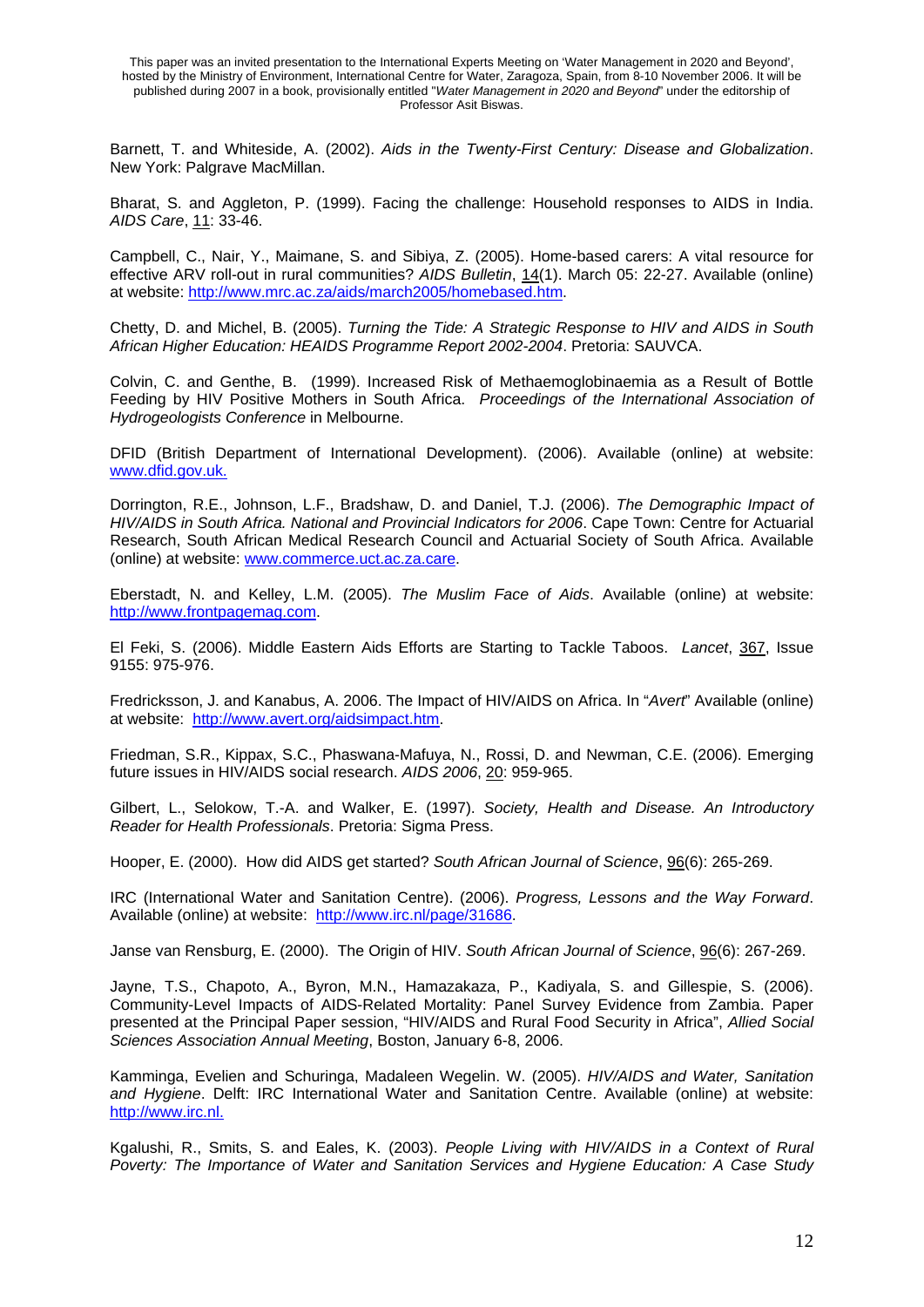*from Bolobedu (Limpopo Province, South Africa)*. Delft, The Netherlands: Mvula Trust, KIT and IRC International Water and Sanitation Centre.

Kuppusamy, B. (2005). *Government Blasted for Bold Steps*. In: Asiafrica Features. Available (online) at website: [http://www.aidsasiafrica.net](http://www.aidsasiafrica.net/).

Lundberg, M., Over, M. and Mujinja, P. (2002). *Sources for Financial Assistance for Households Suffering an Adult Death*. World Bank Research Working Paper No 2508. December. Washington. Available (online) at website: [http://wdsbeta.worldbank.org.](http://wdsbeta.worldbank.org/)

Marais, H. (2005). *Buckling. The Impact of Aids in South Africa*. Pretoria: University of Pretoria.

Mujeeb, S. (1999). Human right violations of PLWA/HIV by their family members. Posting to *SEA-AIDS*. Available (online) at website: www.hivnet.ch:8000/asia/sea-aids.

Myer, L., Rodney, I.E., Ezra, S. and Susser, Ezra,S. (2004). Social epidemiology in South Africa. *Epidemiologic Reviews*, 26(1): 112-123.

Nardi, P.M. and Bolton, R. (1991). Gay-bashing, violence and aggression against gay men and lesbians. In: R. Baenninger (Ed.), *Targets of Violence and Aggression*. North-Holland: Elsevier.

Obi, C.L., Onabolu, B. Momba, M.N.B., Igumbor, J.O., Ramalivahna, J., Bessong, P.O., van Rensburg, E.J., Lukoto, M., Green, E. and Mulaudzi, T.B. (2006). The interesting cross-paths of HIV/AIDS and water in Africa with special reference to Southern Africa. *Water SA*, 32(3): 323-343. Available (on line) at website: <http://www.wrc.org.za/downloads/watersa/2006/Jul%2006/1955.pdf>.

Phaswana-Mafuya, N. and Peltzer, K. (2005). Perceived HIV/AIDS impact among staff in tertiary institutions in the Eastern Cape, South Africa. *Journal des Aspects Sociaux du VIH/SIDA*, 2(2): 277- 279.

Phaswana-Mafuya, N. (2006). Hygiene status of rural communities in the Eastern Cape of South Africa. *International Journal of Environmental Health Research*, 16(4): 289-303.

Potter, A. (2006). *Water, Sanitation and HIV/AIDS*. Available (online) at website: http://www.mvula.co.za/page/539.

Ramasar, V. and Erskine, S. (2002). HIV/AIDS: Africa's Development Crisis? In: Baijnath, H. and Singh Y. (Eds), *Rebirth of Science in Africa. A Shared Vision for Life and Environmental Science*. Hatfield: Umdaus Press.

South African Medical Research Council. (2005). *[Annual Report](http://www.mrc.ac.za/annualreport/annual.html) 2005*. Available (online) at website: http://www.mrc.ac.za/annualreport/annual.html.

Sufian, S. (2000). HIV/AIDS in the Middle East and North Africa: A Primer. In: *Middle East Report*. Available (online) at website: http://www.merip.org/mer/mer233/sufian.html.

Tladi, B., Baloiy, T., Schreiber-Kaya, A., Mathekgana, M., Mangold, S., De Klerk, T., Winde, F. (2002). *State of the Environment Report. North West Province, South Africa*. Available (online) at website: http://www.nwpg.gov.za/soer/FullReport/nw\_glance.html.

UNAIDS. (2003). *Progress Report on the Global Response to the HIV/AIDS Epidemic*. Geneva: UNAIDS. Available (online) at: [www.unaids.org/ungass/en/global/ungass00\\_en.htm.](http://www.unaids.org/ungass/en/global/ungass00_en.htm)

UNAIDS. (2006a). *Aids Epidemic Update*. Geneva: UNAIDS. Available (online) at: website: [http://www.](http://www/)unaids.org.

UNAIDS. (2006b). From crisis management to strategic response. In: *2006 Report on the global AIDS epidemic.* Available (online) at website: [http://www](http://www/).unaids.org.